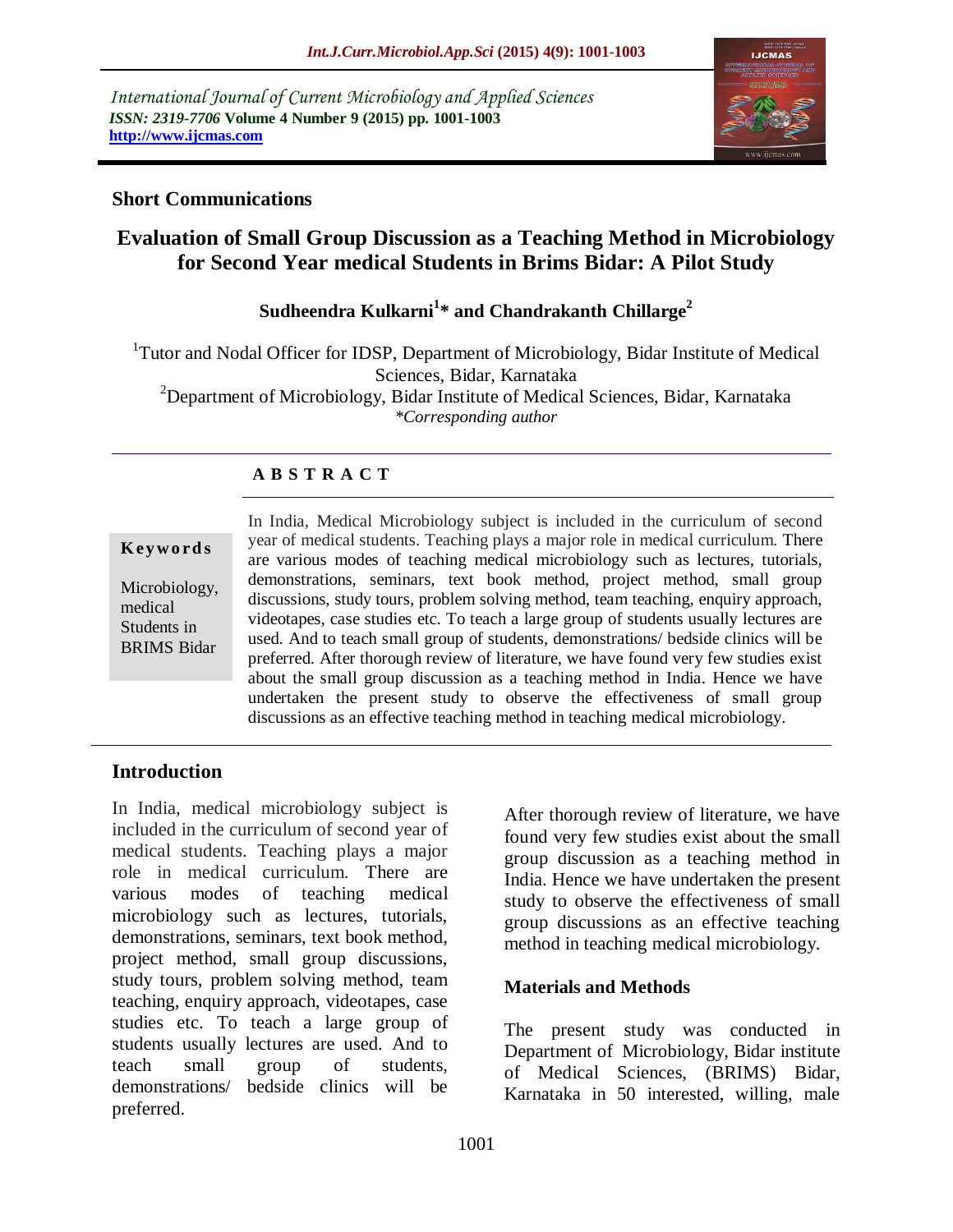(n=22) and female (n=28) students of second year medical students aged between 18 and 24 years, after obtaining voluntary informed consent.

The method was adopted from the literature. However slight modifications has been made to adapt to our subject (Hofer *et al.,* 2000; Kumar, 2003; Wilma *et al.,* 2014). The study group was randomly assigned into five sub-groups, each comprised of ten students. Study pattern was explained in clear language. Discussion topic was announced on the previous day so that the students can prepare for the study. The small group discussion method included a pre-test (written examination for 10 marks), followed by group discussion (for about 60 minutes) moderated by the professor and later a post-test (written examination for 10 marks) on the same topic discussed. Pre-test and post-test each included ten short answer questions and one mark was awarded for each correct answer. Identical pre- tests and post-tests were used. The discussion phase comprised of 60 minutes where professor had explained the topic in detail and students were also given opportunity to involve in discussion and to ask questions. After the discussion session we have conducted post test.

#### **Data analysis**

Data was analyzed by SPSS 20.0. Paired t test was used to test the significance of difference between pretests and post test scores. P value  $\langle 0.05 \rangle$  was taken as significant.

#### **Results and Discussion**

Results are present in table 1. Significant difference was observed between pre and post test scores in all groups.

It was reported that small group discussions will help to improve academic performance of students (Goodenow, 1993; Roche *et al.,* 1997). Small group discussion was advantageous because it motivates students to involve in discussion actively and helps for retention. In medical colleges, students will have to study many subjects and will be busy with clinics from second year onwards. Hence it becomes difficult for the students to correlate symptoms and diseases. So it will be very difficult for the students to approach teachers for clarifying doubts after lecture classes. But small group discussions will help the students to interact themselves as well as with teachers.

| Group            | Pre test score | Post test score | <b>P</b> value |
|------------------|----------------|-----------------|----------------|
| Group $1$ (n=10) | $4.8 \pm 1.14$ | $7.2 \pm 1.87$  | $0.0031*$      |
| Group $2(n=10)$  | $5.0 \pm 1.15$ | $6.8 \pm 1.62$  | $0.0293*$      |
| Group $3(n=10)$  | $5.6 \pm 2.17$ | $8.1 \pm 0.99$  | $0.0034*$      |
| Group $4(n=10)$  | $5.0 \pm 2.16$ | $7.6 \pm 0.69$  | $0.0103*$      |
| Group $5(n=10)$  | $4.3 \pm 2.45$ | $8.1 \pm 0.99$  | $0.0008*$      |

**Table.1** Mean pre and post test scores of different groups. (Values expressed in mean ±SD)

(\*p value  $< 0.05$  is significant)

More over in lectures it will be difficult for the teacher also to concentrate on each student. But in small group discussion, this

difficulty can be overcome. Our study doesn't deteriorate the lecture classes but we support small group discussions along with